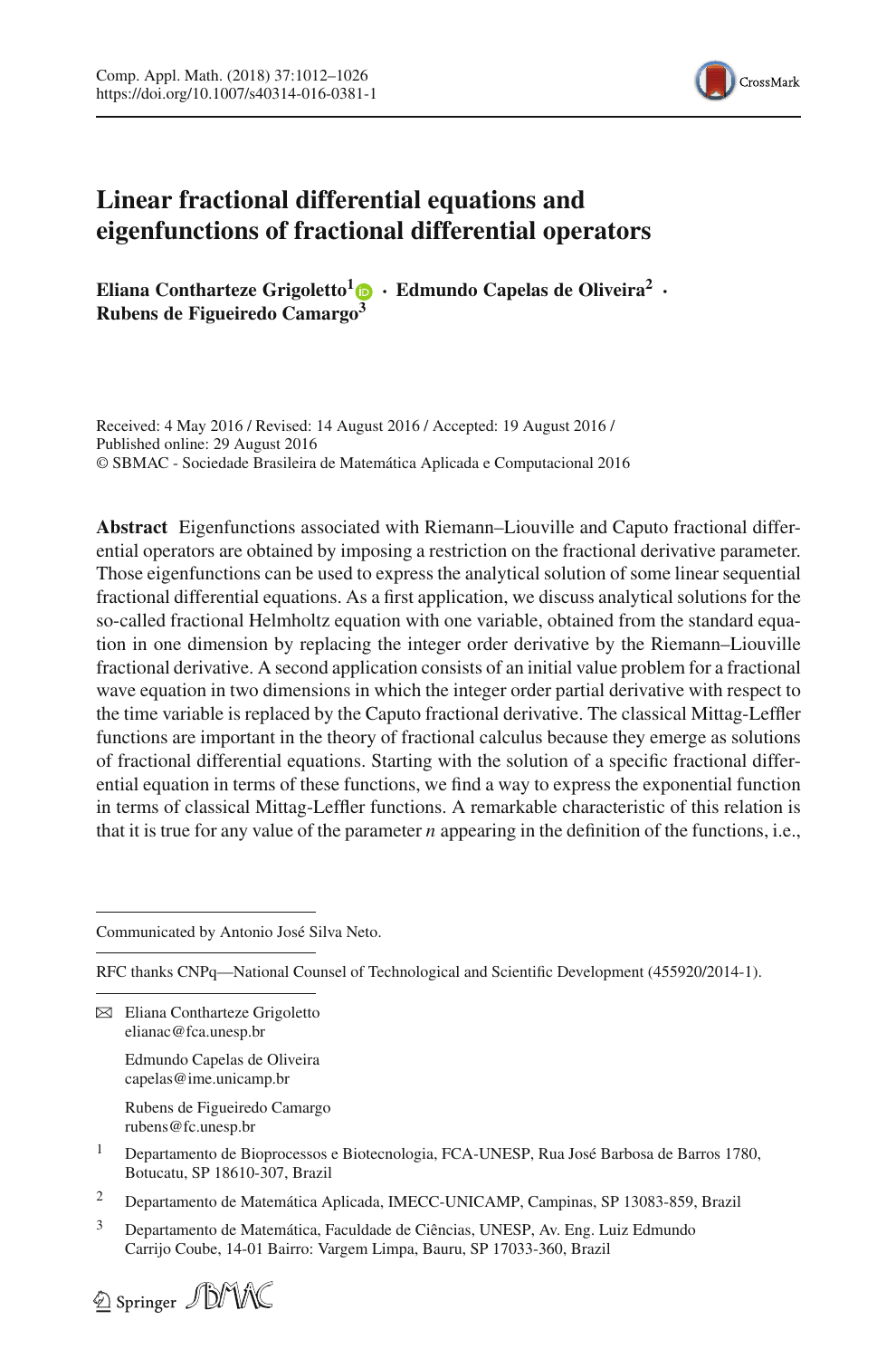we have an infinite family of different expressions for  $e^x$  in terms of classical Mittag-Leffler functions.

**Keywords** Riemann–Liouville derivatives · Caputo derivatives · Linear fractional differential equations · Mittag-Leffler functions

**Mathematics Subject Classification** 26A33 Fractional derivatives and integrals

## **1 Introduction**

The Non-Integer Order Calculus, traditionally known as Fractional Calculus (FC), is the branch of mathematics that deals with the study of integrals and derivatives of non-integer order. Although it is not accurate, since the order of an integral and a derivative can be real and also complex [\(Bagley and Torvik 1983](#page-12-0); [Tenreiro Machado et al. 2010a,](#page-14-0) [b](#page-14-1), [2011\)](#page-14-2), it has played an outstanding role [\(Tenreiro Machado et al. 2011](#page-14-2)) since its creation, as several mathematicians and applied researchers have obtained important results by modeling real processes using FC [\(Arafa et al. 2016;](#page-12-1) [Camargo et al. 2009a,](#page-12-2) [2012;](#page-12-3) [Camargo and de Oliveira](#page-12-4) [2015](#page-12-4); [Debnath 2003](#page-13-0); [Mainardi 2009;](#page-13-1) [Ortigueira and Tenreiro Machado 2015;](#page-13-2) [Podlubny](#page-13-3) [1999](#page-13-3); [Soubhia et al. 2010](#page-13-4)).

Given a differential equation that describes a specific phenomenon, a common way to use fractional modeling is to replace the integer order derivatives by non-integer derivatives, usually with order lower than or equal to the order of the original derivatives, so that the usual solutions may be recovered as a particular case [\(Camargo and de Oliveira 2015\)](#page-12-4).

Although there is no trivial physical and geometrical interpretation for the fractional derivative and the fractional integral [\(Podlubny 2002;](#page-13-5) [Tavassoli et al. 2013\)](#page-14-3), fractional order differential equations are naturally related to systems with memory, as fractional derivatives are usually nonlocal operators, i.e., the calculation of a time-fractional derivative at a given time requires its knowledge at all previous times [\(Camargo and de Oliveira 2015;](#page-12-4) [Podlubny](#page-13-3) [1999](#page-13-3)[\).](#page-13-6) [Processes](#page-13-6) [with](#page-13-6) [memory](#page-13-6) [exist](#page-13-6) [in](#page-13-6) [many](#page-13-6) [biological](#page-13-6) [systems](#page-13-6) [\(Arafa et al. 2016](#page-12-1)[;](#page-13-6) Diethelm et al. [2005](#page-13-6); [Elsadany and Matouk 2014](#page-13-7); [Matouk et al. 2015;](#page-13-8) [El-Sayed et al. 2009,](#page-13-9) [2007](#page-13-10); [Arafa et al. 2012\)](#page-12-5). Besides, fractional differential equations may help in reducing the errors arising from the neglected parameters in modeling real-life phenomena [\(Arafa et al. 2016](#page-12-1); [Mainardi 2009](#page-13-1); [Gutierrez et al. 2010\)](#page-13-11).

There are several applications of fractional calculus in engineering [\(Sabatier et al. 2007\)](#page-13-12), for example, in the study of control and dynamical systems [\(Matignon 1996;](#page-13-13) [Matouk 2010,](#page-13-14) [2015](#page-13-15)). Moreover, there are in physics several potential applications of fractional derivatives [\(Hilfer 2000\)](#page-13-16), for instance, in the generalization of classical equations [\(Camargo et al. 2008,](#page-12-6)  $2009a, b, c$  $2009a, b, c$  $2009a, b, c$  $2009a, b, c$  $2009a, b, c$ .

In medicine, it has been found that the electrical conductance of the cell membranes of living organisms are described by fractional order equations, so that they may be classified as groups of non-integer order models. Fractional derivatives embody essential features of cell rheological behavior and have enjoyed a great success in the field of rheology [\(Arafa et al.](#page-12-1) [2016](#page-12-1)). Some mathematical models in HIV show that fractional models are more approximate than their integer order versions [\(Arafa et al. 2016;](#page-12-1) [Diethelm et al. 2005](#page-13-6)).

With the aim of solving fractional partial differential equations and generalizing results, several definitions [of](#page-12-9) ["fractional](#page-12-9) [derivative"](#page-12-9) [\(FD\)](#page-12-9) [have](#page-12-9) [been](#page-12-9) [proposed](#page-12-9) [\(](#page-12-9)de Oliveira and Tenreiro Machado [2014](#page-12-9)). In a recent paper [\(Khalil et al. 2014\)](#page-13-17), a new definition of FD, called conformable FD, has also been proposed. Another example is the so-called local FD

2 Springer JDMX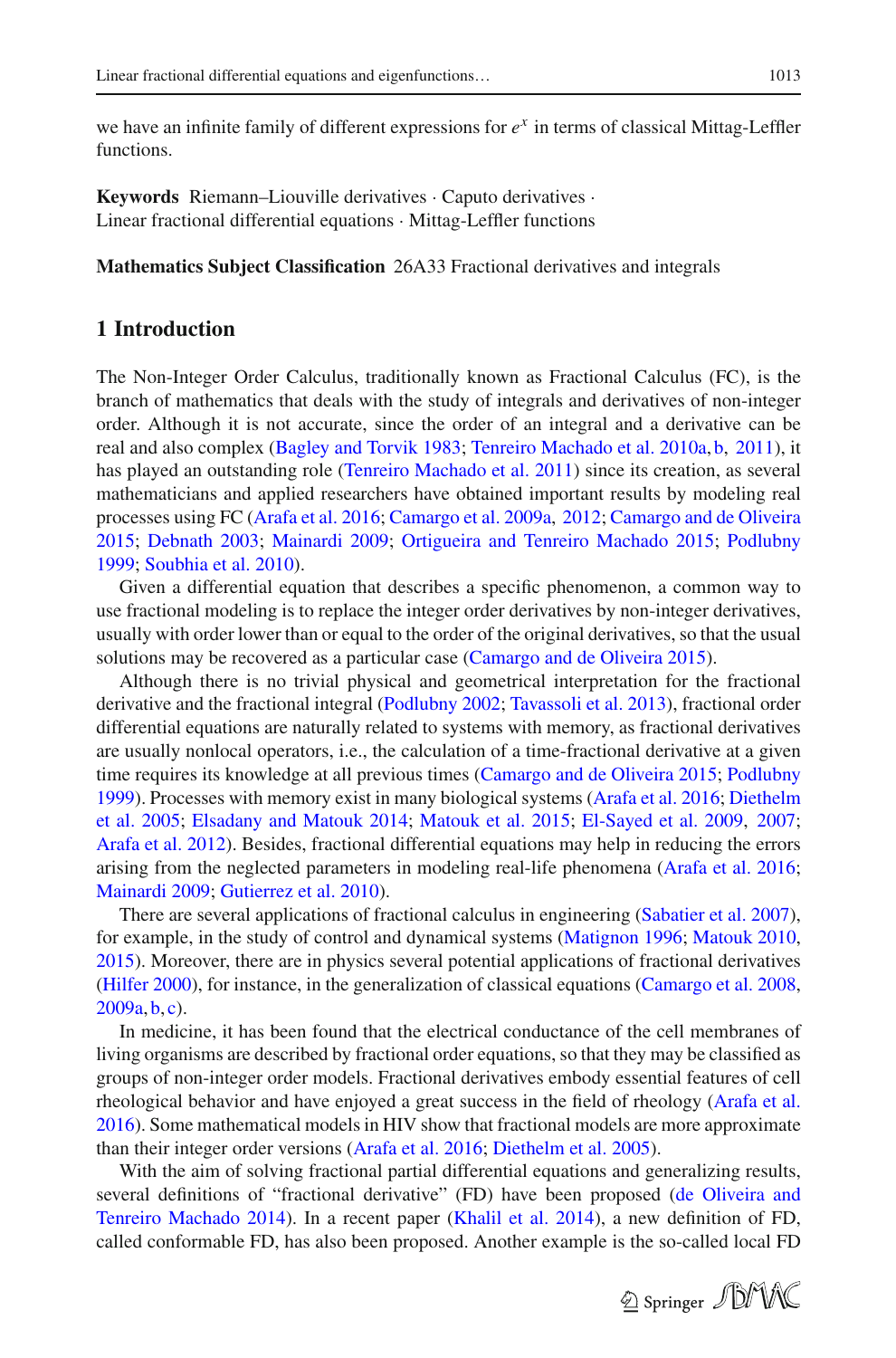[\(Kolwankar and Gangal 1996](#page-13-18)). Finally, one should also consider the Grünwald–Letnikov, Riemann–Liouville and Caputo fractional derivatives and the Riesz potential. A natural question arises: "What is a fractional derivative?" In a paper whose title is exactly this question [\(Ortigueira and Tenreiro Machado 2015](#page-13-2)), Ortigueira and Tenreiro Machado set a criterion named *Wide Sense Criterion* (WSC) which establishes when an operator is an FD and showed that the well-known definitions of Grünwald–Letnikov, Riemann–Liouville, Caputo and Riesz satisfy the WSC.

Since linear sequential fractional differential equations are naturally related to the modeling of many problems in physics and applied science, several methods to obtain the analytical solutions f[or](#page-13-19) [this](#page-13-19) [kind](#page-13-19) [of](#page-13-19) [equations](#page-13-19) [have](#page-13-19) [been](#page-13-19) [studied](#page-13-19) [\(Bonilla et al. 2005](#page-12-10)[;](#page-13-19) Dzherbashyan and Nersesyan [1968;](#page-13-19) [Kilbas et al. 2006,](#page-13-20) [2007;](#page-13-21) [Miller and Ross 1993](#page-13-22); [Rida and Arafa 2011](#page-13-23)).

This work presents, with the help of some particular linear fractional differential equations, new theorems about eigenfunctions related to the fractional differential operators of Riemann–Liouville,  $D_{a+}^{n\alpha}$  and of Caputo  ${}^C D_{a+}^{n\alpha}$ . From these theorems, we may express the exponential function in terms of a sum involving the Mittag-Leffler functions [\(Grigoletto](#page-13-24) [2014](#page-13-24)).

The results are presented as follows: after this introduction, Sect. [2](#page-2-0) presents a review of FC and some preliminary concepts. In Sect. [3,](#page-4-0) the definition of the so-called linear sequential fractional differential equation and new theorems are introduced. In Sect. [4,](#page-8-0) we present the analytical solution of some particular linear sequential fractional differential equations. Finally, in Sect. [5,](#page-10-0) a new formula involving the exponential and the Mittag-Leffler functions is presented. Section [6](#page-12-11) brings the concluding remarks.

#### <span id="page-2-0"></span>**2 Preliminary concepts**

In this section, we present several definitions and properties of the Riemann–Liouville fractional integral, the Riemann–Liouville fractional derivative and the Caputo fractional derivatives.

In what follows, for Eqs. [\(1–](#page-2-1)[5\)](#page-3-0), we assume that  $\alpha > 0$ ,  $\Omega = (a, b)$  is an interval on the real axis  $\mathbb{R} = (-\infty, \infty)$  and  $f \in \mathbb{C}^n$  [a, b], where<sup>[1](#page-2-2)</sup>  $n = [\alpha] + 1$ .

The Riemann–Liouville left-sided fractional integral of order  $\alpha$ , denoted  $I_{a+}^{\alpha}$ , is defined as follows:

$$
\left(I_{a+}^{\alpha}f\right)(x) := \frac{1}{\Gamma(\alpha)} \int_{a}^{x} \frac{f(\tau)}{(x-\tau)^{1-\alpha}} d\tau, \quad \text{for } x \in \Omega,
$$
 (1)

<span id="page-2-1"></span>where

$$
\Gamma(\alpha) = \int_0^\infty t^{\alpha - 1} e^{-t} dt,\tag{2}
$$

is the Gamma function [\(de Oliveira 2005](#page-12-12)).

For convenience,  $I_{a+}^0$  is considered as the identity operator.

The Riemann–Liouville left-sided fractional derivative of order  $\alpha$ , denoted  $D_{a+}^{\alpha}$ , is defined as follows:

$$
\left(D_{a+}^{\alpha}f\right)(x) := \frac{d^n}{dx^n} \left[ \left(I_{a+}^{n-\alpha}f\right)(x) \right], \quad \text{for } x \in \Omega. \tag{3}
$$

<span id="page-2-3"></span><span id="page-2-2"></span><sup>&</sup>lt;sup>1</sup> [ $\mu$ ] indicates the integer part of  $\mu$ .

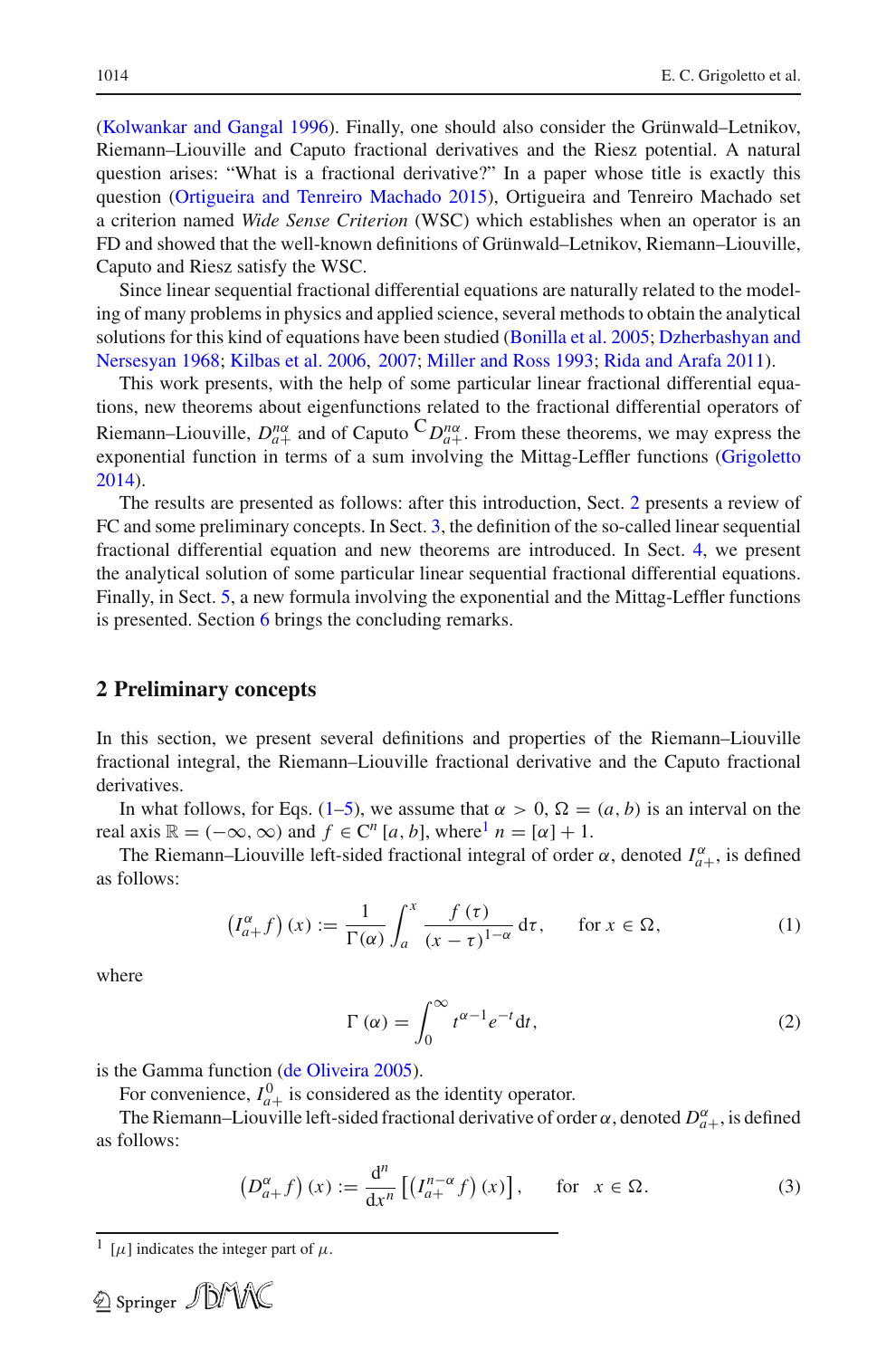In particular, if  $0 < \alpha < 1$  we may write from Eq. [\(3\)](#page-2-3) that

$$
\left(D_{a+}^{\alpha}f\right)(x) = \left(\frac{d}{dx}\right)\left[\left(I_{a+}^{1-\alpha}f\right)(x)\right] = \frac{1}{\Gamma(1-\alpha)}\left(\frac{d}{dx}\right)\int_{a}^{x}\frac{f(\tau)}{(x-\tau)^{\alpha}}d\tau.
$$
 (4)

If  $\alpha = 1$ , Eq. [\(3\)](#page-2-3) becomes  $(D_{a}^{1} + f)(x) = f'(x)$ .

Now we present Caputo's definition for the fractional derivative [\(Mainardi 2009](#page-13-1)).

The Caputo left-sided fractional derivative of order  $\alpha$ , denoted by  ${}^CD_{a+}^{\alpha}$ , is defined as follows:

<span id="page-3-4"></span>
$$
\left(\begin{matrix} C D_{a+}^{\alpha} f \end{matrix}\right)(x) := \left(I_{a+}^{n-\alpha} f^{(n)}\right)(x), \quad \text{for } x \in \overline{\Omega}.
$$
 (5)

<span id="page-3-0"></span>As a particular case, if  $0 < \alpha < 1$ , Eq. [\(5\)](#page-3-0) becomes

$$
\left(\begin{matrix} C_{D_{a+}^{\alpha}} f \end{matrix}\right)(x) := \left(I_{a+}^{1-\alpha} f'\right)(x) = \frac{1}{\Gamma(1-\alpha)} \int_{a}^{x} \frac{f'(t)}{(x-t)^{\alpha}} \, \mathrm{d}\tau. \tag{6}
$$

If  $\alpha = 1$ , we obtain from Eq. [\(5\)](#page-3-0) that  $\left(\begin{matrix} C D_{a+}^1 f \end{matrix}\right)(x) = f'(x)$ .

*Property 1* Let  $\Omega = (a, b)$  be an interval on the real axis R,  $\mu > -1$  and  $\alpha > 0$ ; then

$$
D_{a+}^{\alpha}(x-a)^{\mu} = \frac{\Gamma(\mu+1)}{\Gamma(\mu-\alpha+1)} (x-a)^{\mu-\alpha} \quad \text{for } x \in \Omega.
$$
 (7)

<span id="page-3-5"></span><span id="page-3-3"></span>*Property 2* Let  $\Lambda = [a, b]$  be an interval on the real axis R and  $\alpha > 0$ . Then, for  $x \in \Lambda$  we have

$$
{}^{C}D_{a+}^{\alpha}(x-a)^{\mu} = \begin{cases} 0, & \text{for } \mu = 0, 1, 2, \dots, [\alpha], \\ \frac{\Gamma(\mu+1)}{\Gamma(\mu-\alpha+1)}(x-a)^{\mu-\alpha}, & \text{for } \mu > [\alpha]. \end{cases}
$$

#### **2.1 Mittag-Leffler functions**

The Mittag-Leffler functions are generalizations of the exponential function. They play in FC a role similar to the role played by the exponential function in usual calculus.

The classical Mittag-Leffler function is defined as [\(Mittag-Leffler 1903\)](#page-13-25):

$$
E_{\alpha}(z) = \sum_{j=0}^{\infty} \frac{z^{j}}{\Gamma(\alpha j + 1)}, \quad z \in \mathbb{C} \quad \text{and} \quad \mathcal{R}(\alpha) > 0,
$$
 (8)

<span id="page-3-1"></span>where  $\mathcal{R}(\gamma)$  denotes the real part of  $\gamma$ . Taking  $\alpha = 1$  in Eq. [\(8\)](#page-3-1), the exponential function is recovered because  $E_1(z) = e^z$ . A two-parameter generalization has been proposed by Wiman [\(Wiman 1905\)](#page-14-4) as follows:

$$
E_{\alpha,\beta}(z) = \sum_{j=0}^{\infty} \frac{z^j}{\Gamma(\alpha j + \beta)}, \quad \text{with} \quad \mathcal{R}(\alpha) > 0 \quad \text{and} \quad \mathcal{R}(\beta) > 0. \tag{9}
$$

<span id="page-3-2"></span>For  $\beta = 1$ , the classical Mittag-Leffler function is recovered because  $E_{\alpha,1}(z) = E_{\alpha}(z)$ .

The Caputo fractional derivative of the classical Mittag-Leffler function is given by

$$
{}^{C}D_{0+}^{\alpha}[E_{\alpha}(z^{\alpha})] = E_{\alpha}(z^{\alpha}). \qquad (10)
$$

This shows that in the case of the Caputo fractional derivative, the Mittag-Leffler function recovers the most important property of the exponential function. That is the reason why some authors refer to Mittag-Leffler functions as the fractional generalization of the exponential function.

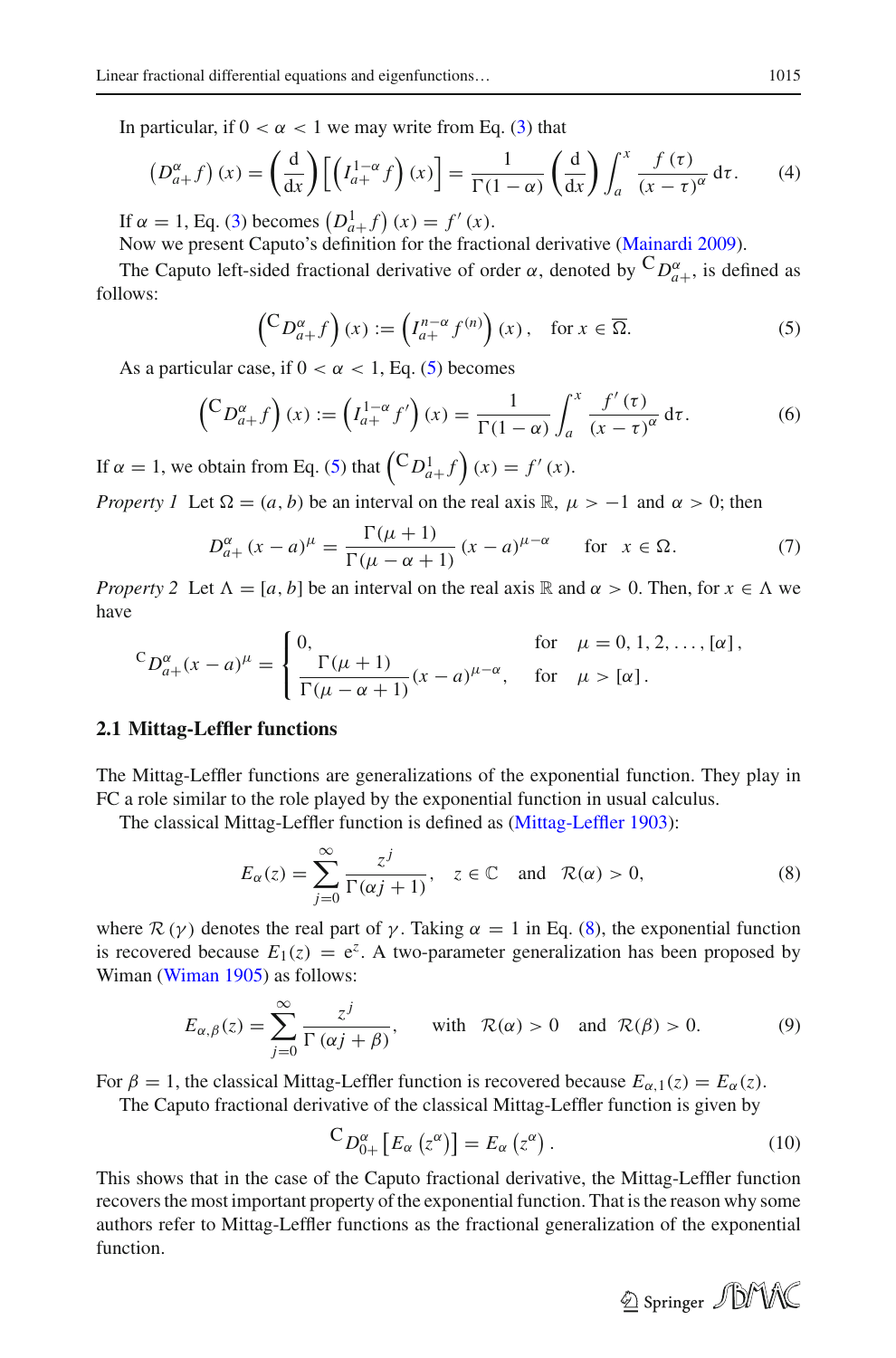### <span id="page-4-0"></span>**3 Linear fractional differential equations**

In this paper, we employ the left-sided fractional operators explained above. A similar reasoning will extend the results obtained here to right-sided fractional operators.

Let  $\Lambda = [a, b]$  be an interval on the real axis  $\mathbb{R}, x \in \Lambda, 0 < \alpha \leq 1, n \in \mathbb{N}$  and *g*,  $a_j : \Lambda \to \mathbb{R}$  continuous functions for  $j = 0, 1, 2, \ldots, n-1$ . The linear sequential fractional differential equations [\(Kilbas et al. 2006](#page-13-20), [2007;](#page-13-21) [Rida and Arafa 2011\)](#page-13-23) of order *n*α, denoted by  $[L_{n\alpha}(f)](x)$ , are defined as

$$
[L_{n\alpha}(f)](x) := (D_{a+}^{n\alpha} f)(x) + \sum_{j=0}^{n-1} a_j(x) (D_{a+}^{j\alpha} f)(x) = g(x),
$$
 (11)

<span id="page-4-1"></span>where  $D_{a+}^{\alpha}$  represents the fractional derivative of Riemann–Liouville (or Caputo) and

$$
(D_{a+}^0 f)(x) = f^{(0)}(x) = f(x).
$$

In this paper, we consider the particular case in which  $a_0(x) = \lambda$ , with  $\lambda \neq 0$ ,  $a_i(x) = 0$ , for  $j = 1, 2, \ldots, n - 1$  and  $g(x) = 0$  in Eq. [\(11\)](#page-4-1). As a result, we obtain a homogeneous linear sequential fractional differential equation, denoted by  $[L_{n\alpha}(f)](x)$  and defined as

$$
[\hat{L}_{n\alpha}(f)](x) := (D_{a+}^{n\alpha} f)(x) - \lambda f(x) = 0.
$$
 (12)

<span id="page-4-2"></span>From the two theorems presented below about eigenfunctions of the Riemann–Liouville and Caputo fractional operators it is possible to find solutions for fractional differential equations of the type of Eq. [\(12\)](#page-4-2), where  $D_{a+}^{\alpha}$  can be the Riemann–Liouville or the Caputo fractional operators.

<span id="page-4-5"></span>**Theorem 1** *Let*  $\Omega = (a, b)$  *be an interval on the real axis*  $\mathbb{R}, n \in \mathbb{N}, \lambda \neq 0$  *a real number*  $and \alpha \in \left(\frac{n-1}{n}, 1\right]$  an interval on the real axis. Then

$$
f_k(x) = (x - a)^{n\alpha - k} E_{n\alpha, n\alpha + 1 - k} \left[ \lambda (x - a)^{n\alpha} \right],
$$
\n(13)

*for*  $x \in \Omega$  *and*  $k = 1, 2, ..., n$ , *are the eigenfunctions associated with the eigenvalues*  $\lambda$  *of the Riemann–Liouville left-sided fractional derivative Dn*<sup>α</sup> *a*+*.*

*Proof* For any fixed value  $k, k = 1, 2, \ldots, n$ , we may write, from Eq. [\(9\)](#page-3-2),

$$
(x-a)^{n\alpha-k} E_{n\alpha,n\alpha+1-k} \left[ \lambda (x-a)^{n\alpha} \right] = \sum_{j=0}^{\infty} \frac{\lambda^j (x-a)^{n\alpha j+n\alpha-k}}{\Gamma (n\alpha j+n\alpha+1-k)}
$$

$$
= \sum_{j=1}^{\infty} \frac{\lambda^{j-1} (x-a)^{n\alpha j-k}}{\Gamma (n\alpha j+1-k)}.
$$

<span id="page-4-4"></span>Thus, we may write

$$
D_{a+}^{n\alpha} \left\{ (x-a)^{n\alpha-k} E_{n\alpha,n\alpha+1-k} \left[ \lambda (x-a)^{n\alpha} \right] \right\} = \sum_{j=1}^{\infty} \frac{\lambda^{j-1} D_{a+}^{n\alpha} \left[ (x-a)^{n\alpha j-k} \right]}{\Gamma(n\alpha j+1-k)} . \tag{14}
$$

From Eq. [\(7\)](#page-3-3) in Property [1](#page-3-4) it follows that

$$
D_{a+}^{n\alpha} \left[ (x-a)^{n\alpha j-k} \right] = \frac{\Gamma(n\alpha j - k + 1)}{\Gamma(n\alpha j - k - n\alpha + 1)} (x-a)^{n\alpha j - k - n\alpha}, \quad n\alpha j - k > -1,
$$
\n(15)

<span id="page-4-3"></span>2 Springer JDMX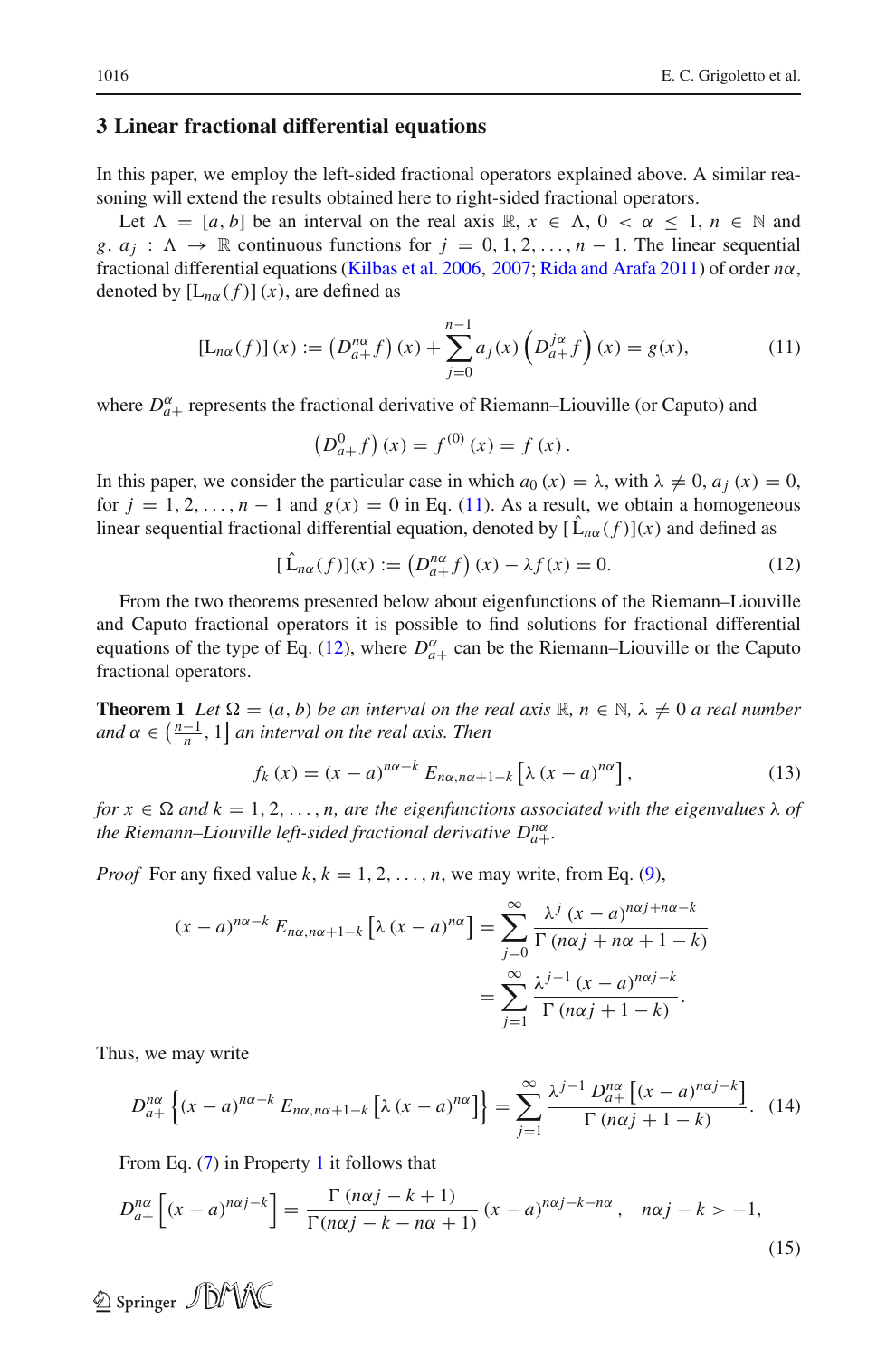<span id="page-5-0"></span>for  $k \in \{1, 2, ..., n\}$  and  $j \in \{1, 2, 3, ...\}$ . Now,

$$
n\alpha j - k > -1 \quad \Longrightarrow \quad \alpha > \frac{k-1}{nj}.
$$
 (16)

<span id="page-5-1"></span>Since  $\alpha \in (\frac{n-1}{n}, 1]$ , all inequalities in Eq. [\(16\)](#page-5-0) are verified.

Using the result of Eq.  $(15)$  in Eq.  $(14)$ , we obtain

$$
D_{a+}^{n\alpha} \left\{ (x-a)^{n\alpha-k} E_{n\alpha,n\alpha+1-k} \left[ \lambda (x-a)^{n\alpha} \right] \right\} = \sum_{j=1}^{\infty} \frac{\lambda^{j-1} (x-a)^{n\alpha j-k-n\alpha}}{\Gamma(n\alpha j-k-n\alpha+1)}.
$$
 (17)

If  $j = 1$ , then the term

$$
\frac{(x-a)^{-k}}{\Gamma(1-k)},
$$

in the second member of Eq. [\(17\)](#page-5-1) vanishes for  $k \in \{1, 2, ..., n\}$ , since

$$
\lim_{t \to k} \frac{(x-a)^{-t}}{\Gamma(1-t)} = 0,
$$

for  $k \in \{1, 2, \ldots, n\}$ . In consequence, Eq. [\(17\)](#page-5-1) can be rewritten as

$$
D_{a+}^{n\alpha} \left\{ (x-a)^{n\alpha-k} E_{n\alpha,n\alpha+1-k} \left[ \lambda (x-a)^{n\alpha} \right] \right\} = \sum_{j=2}^{\infty} \frac{\lambda^{j-1} (x-a)^{n\alpha j-k-n\alpha}}{\Gamma(n\alpha j-k-n\alpha+1)}
$$
  
= 
$$
\sum_{j=0}^{\infty} \frac{\lambda^{j+1} (x-a)^{n\alpha j+n\alpha-k}}{\Gamma(n\alpha j+n\alpha+1-k)}.
$$

Thus,

$$
D_{a+}^{n\alpha}(x-a)^{n\alpha-k} E_{n\alpha,n\alpha+1-k} \left[ \lambda (x-a)^{n\alpha} \right] = \lambda (x-a)^{n\alpha-k} E_{n\alpha,n\alpha+1-k} \left[ \lambda (x-a)^{n\alpha} \right],
$$
\n(18)

for  $\alpha \in \left(\frac{n-1}{n}, 1\right], x \in \Omega$  and  $k = 1, 2, ..., n$ , which is the expected result.  $\Box$ 

<span id="page-5-2"></span>Now, considering the Caputo left-sided fractional derivative, we have the following theorem:

**Theorem 2** *Let*  $\Lambda = [a, b]$  *be an interval on the real axis*  $\mathbb{R}, n \in \mathbb{N}, \lambda \neq 0$  *a real number*  $and \alpha \in \left(\frac{n-1}{n}, 1\right]$  *an interval on the real axis. Then* 

$$
\varphi_k(x) = (x - a)^{k-1} E_{n\alpha,k} \left[ \lambda (x - a)^{n\alpha} \right],\tag{19}
$$

*with*  $x \in \Lambda$  *and*  $k = 1, 2, ..., n$ , *are the eigenfunctions associated with the eigenvalues*  $\lambda$  *of the Caputo left-sided fractional derivative* <sup>C</sup>*Dn*<sup>α</sup> *a*+*.*

*Proof* For a fixed value *k*, we obtain from Eq. [\(9\)](#page-3-2):

$$
(x-a)^{k-1} E_{n\alpha,k} \left[ \lambda (x-a)^{n\alpha} \right] = \sum_{j=0}^{\infty} \frac{\lambda^j (x-a)^{n\alpha j+k-1}}{\Gamma (n\alpha j+k)}.
$$

2 Springer JDM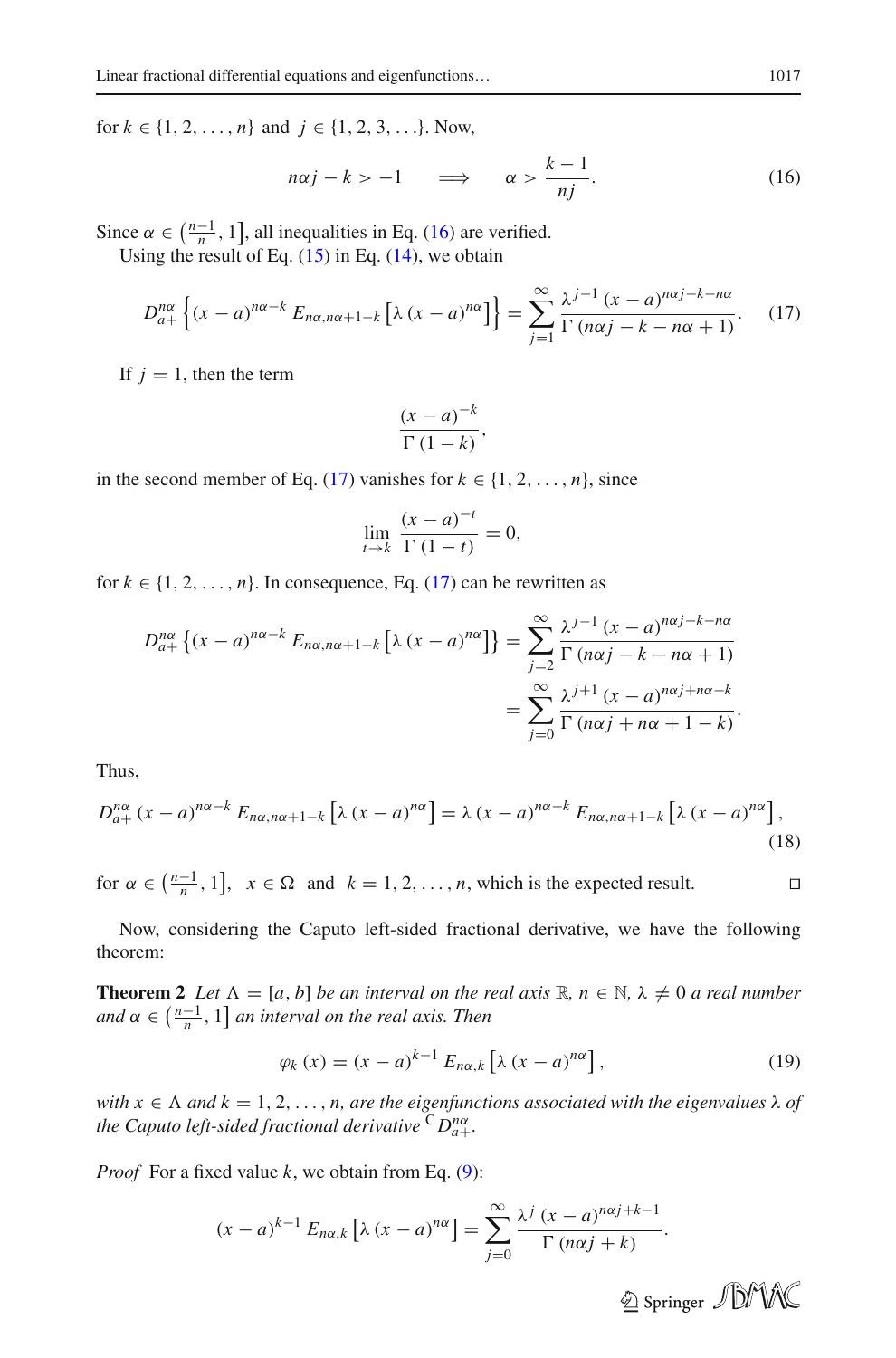$\Box$ 

<span id="page-6-4"></span>Thus, we may write

$$
{}^{C}D_{a+}^{n\alpha}\left\{(x-a)^{k-1}E_{n\alpha,k}\left[\lambda(x-a)^{n\alpha}\right]\right\} = \sum_{j=0}^{\infty} \frac{\lambda^j}{\Gamma(n\alpha j+k)} {}^{C}D_{a+}^{n\alpha}\left[(x-a)^{n\alpha j+k-1}\right].
$$
\n(20)

<span id="page-6-0"></span>Since  $\alpha \in \left(\frac{n-1}{n}, 1\right]$ , we have

$$
k - 1 \leq [n\alpha],\tag{21}
$$

for  $k \in \{1, 2, ..., n\}$ , and

$$
n\alpha j + k - 1 > [n\alpha],\tag{22}
$$

for  $k \in \{1, 2, ..., n\}$  and  $j \in \{1, 2, 3, ...\}$ .

<span id="page-6-1"></span>Using Eq. [\(21\)](#page-6-0) and Property [2,](#page-3-5) it follows that

$$
{}^{C}D_{a+}^{n\alpha}(x-a)^{k-1} = 0,
$$
\n(23)

for  $k \in \{1, 2, ..., n\}$  $k \in \{1, 2, ..., n\}$  $k \in \{1, 2, ..., n\}$ . From Property 2 and Eq. [\(22\)](#page-6-1),

<span id="page-6-2"></span>
$$
{}^{C}D_{a+}^{n\alpha}\left[(x-a)^{n\alpha j+k-1}\right] = \frac{\Gamma\left(n\alpha j+k\right)(x-a)^{n\alpha j+k-1-n\alpha}}{\Gamma\left(n\alpha j+k-n\alpha\right)},\tag{24}
$$

<span id="page-6-3"></span>for  $j \in \{1, 2, 3, \ldots\}$  and  $k \in \{1, 2, \ldots, n\}$ .

Using results  $(23)$  and  $(24)$  in Eq.  $(20)$ , it follows that

$$
\sum_{j=0}^{\infty} \frac{\lambda^j}{\Gamma(n\alpha j + k)}^C D_{a+}^{n\alpha} \left[ (x - a)^{n\alpha j + k - 1} \right] = \sum_{j=1}^{\infty} \frac{\lambda^j (x - a)^{n\alpha j + k - 1 - n\alpha}}{\Gamma(n\alpha j + k - n\alpha)}.
$$
 (25)

<span id="page-6-6"></span><span id="page-6-5"></span>Then, from Eq.  $(25)$ , we have

$$
\sum_{j=0}^{\infty} \frac{\lambda^j}{\Gamma(n\alpha j + k)}^C D_{a+}^{n\alpha} \left[ (x - a)^{n\alpha j + k - 1} \right] = \sum_{j=0}^{\infty} \frac{\lambda^{j+1} (x - a)^{n\alpha j + k - 1}}{\Gamma(n\alpha j + k)}.
$$
 (26)

Substituting result  $(26)$  in  $(20)$ , we may write

$$
{}^{C}D_{a+}^{n\alpha}\left\{(x-a)^{k-1}E_{n\alpha,k}\left[\lambda\left(x-a\right)^{n\alpha}\right]\right\} = \sum_{j=0}^{\infty} \frac{\lambda^{j+1}\left(x-a\right)^{n\alpha j+k-1}}{\Gamma\left(n\alpha j+k\right)},\tag{27}
$$

from where it follows the expected result,

$$
{}^{C}D_{a+}^{n\alpha}\left\{(x-a)^{k-1}E_{n\alpha,k}\left[\lambda\left(x-a\right)^{n\alpha}\right]\right\}=\lambda\left(x-a\right)^{k-1}E_{n\alpha,k}\left[\lambda\left(x-a\right)^{n\alpha}\right],\quad(28)
$$

for  $\alpha \in \left(\frac{n-1}{n}, 1\right], x \in \Lambda \text{ and } k = 1, 2, ..., n.$ 

<span id="page-6-7"></span>The results of Theorems [1](#page-4-5) and [2](#page-5-2) for the corresponding right-sided fractional derivatives are proved similarly.

**Proposition 1** *If*  $\{y_k(x)\}_{k=1}^n$  *is a fundamental system of solutions for the linear sequential fractional differential* Eq. [\(11\)](#page-4-1) *with*  $g(x) = 0$ *, then the general solution of the equation is given by*

$$
y(x) = \sum_{k=1}^{n} c_k y_k(x),
$$
 (29)

where  ${c_k}_{k=1}^n$  *are arbitrary constants.* 

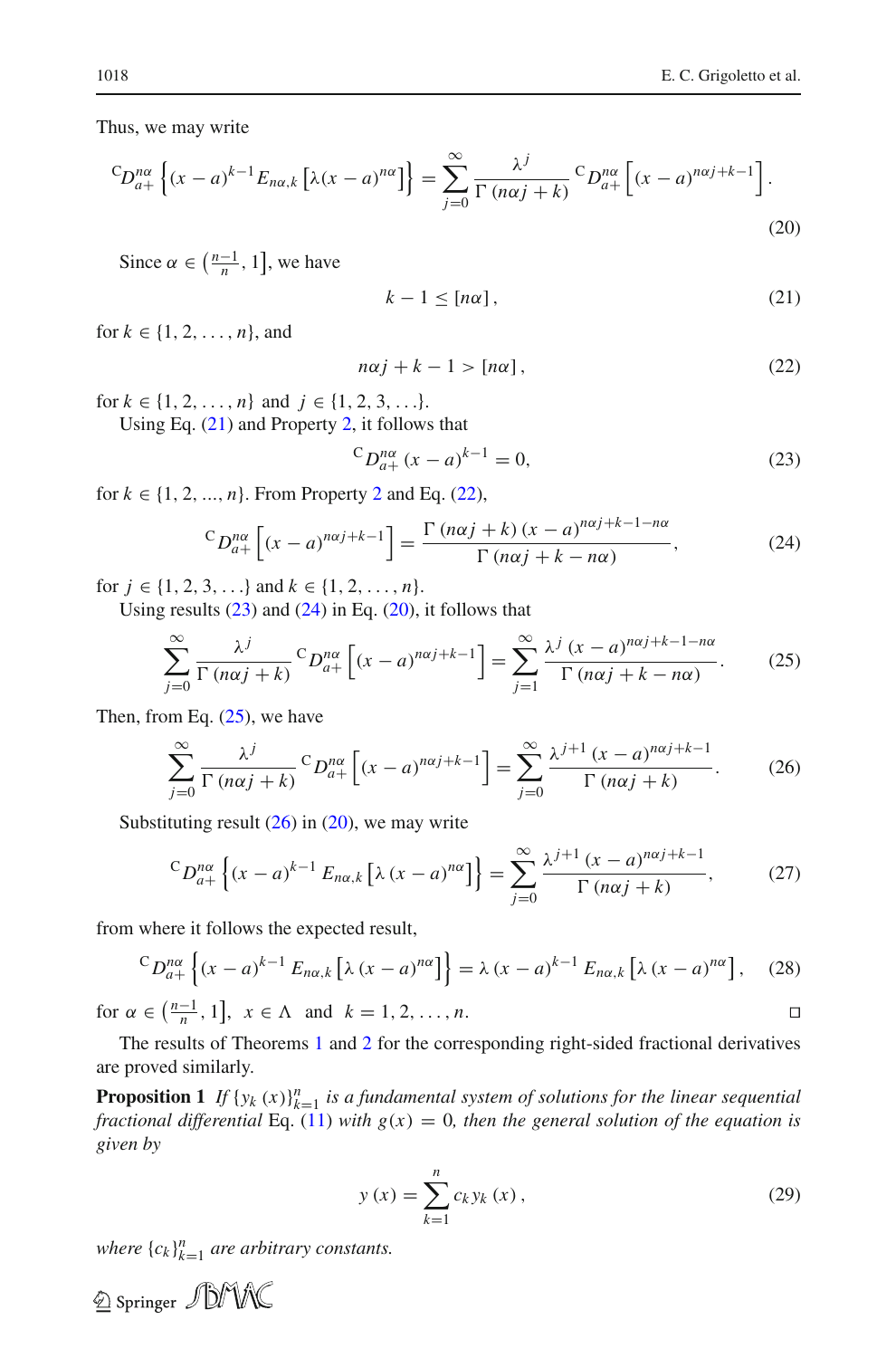*Proof* See [Kilbas et al.](#page-13-20) [\(2006](#page-13-20)).

<span id="page-7-4"></span>**Corollary 1** *Let*  $\Omega = (a, b)$  *be an interval on the real axis*  $\mathbb{R}$ *, n a natural number and*  $\alpha \in$  $\mathbb{R}$   $\left(\frac{n-1}{n} < \alpha \leq 1\right)$ . Then the general solution of the linear sequential fractional differential *equation*

$$
\left(D_{a+}^{n\alpha}f\right)(x) - \lambda f(x) = 0\tag{30}
$$

<span id="page-7-2"></span>*can be written as*

<span id="page-7-0"></span>
$$
f_{\alpha}(x) = \sum_{k=1}^{n} c_k (x - a)^{n\alpha - k} E_{n\alpha, n\alpha + 1 - k} \left[ \lambda (x - a)^{n\alpha} \right],
$$
 (31)

*where*  ${c_k}_{k=1}^n$  *are arbitrary constants and*  $x \in \Omega$ .

*Proof* From Theorem [1,](#page-4-5) the functions  $\{f_k(x)\}_{k=1}^n$  satisfy the differential Eq. [\(30\)](#page-7-0). As a result, from Proposition [1,](#page-6-7) it follows that the general solution of the equation can be written as

$$
f_{\alpha}(x) = \sum_{k=1}^{n} c_k f_k(x).
$$

Ч

<span id="page-7-5"></span>**Corollary 2** Let  $\Lambda = [a, b]$  be an interval on the real axis  $\mathbb{R}$ , n a natural number and  $\alpha \in \mathbb{R}$ ,  $\left(\frac{n-1}{n} < \alpha \le 1\right)$ . Then the general solution of the linear sequential differential equation

$$
\left(\begin{matrix}CD_{a+}^{n\alpha}\varphi\end{matrix}\right)(x) - \lambda\varphi(x) = 0\tag{32}
$$

<span id="page-7-3"></span>*can be written as*

<span id="page-7-1"></span>
$$
\varphi_{\alpha}\left(x\right) = \sum_{k=1}^{n} c_k \left(x - a\right)^{k-1} E_{n\alpha,k} \left[\lambda \left(x - a\right)^{n\alpha}\right],\tag{33}
$$

*where*  ${c_k}_{k=1}^n$  *are arbitrary constants and*  $x \in \Lambda$ .

*Proof* From Theorem [2,](#page-5-2) the functions  $\{\varphi_k(x)\}_{k=1}^n$  satisfy Eq. [\(32\)](#page-7-1). Then, from Proposition [1,](#page-6-7) it follows that the general solution of the differential equation can be written as

$$
\varphi_{\alpha}\left(x\right) = \sum_{k=1}^{n} c_k \varphi_k\left(x\right).
$$

Ц

*Remark 1* Note that, if  $\alpha = 1$ , we have from Eqs. [\(31\)](#page-7-2) and [\(33\)](#page-7-3) that

$$
f_1(x) = \varphi_1(x) = \sum_{k=1}^n c_k (x - a)^{k-1} E_{n,k} [\lambda (x - a)^n].
$$
 (34)

 $\Box$ 

2 Springer JDMX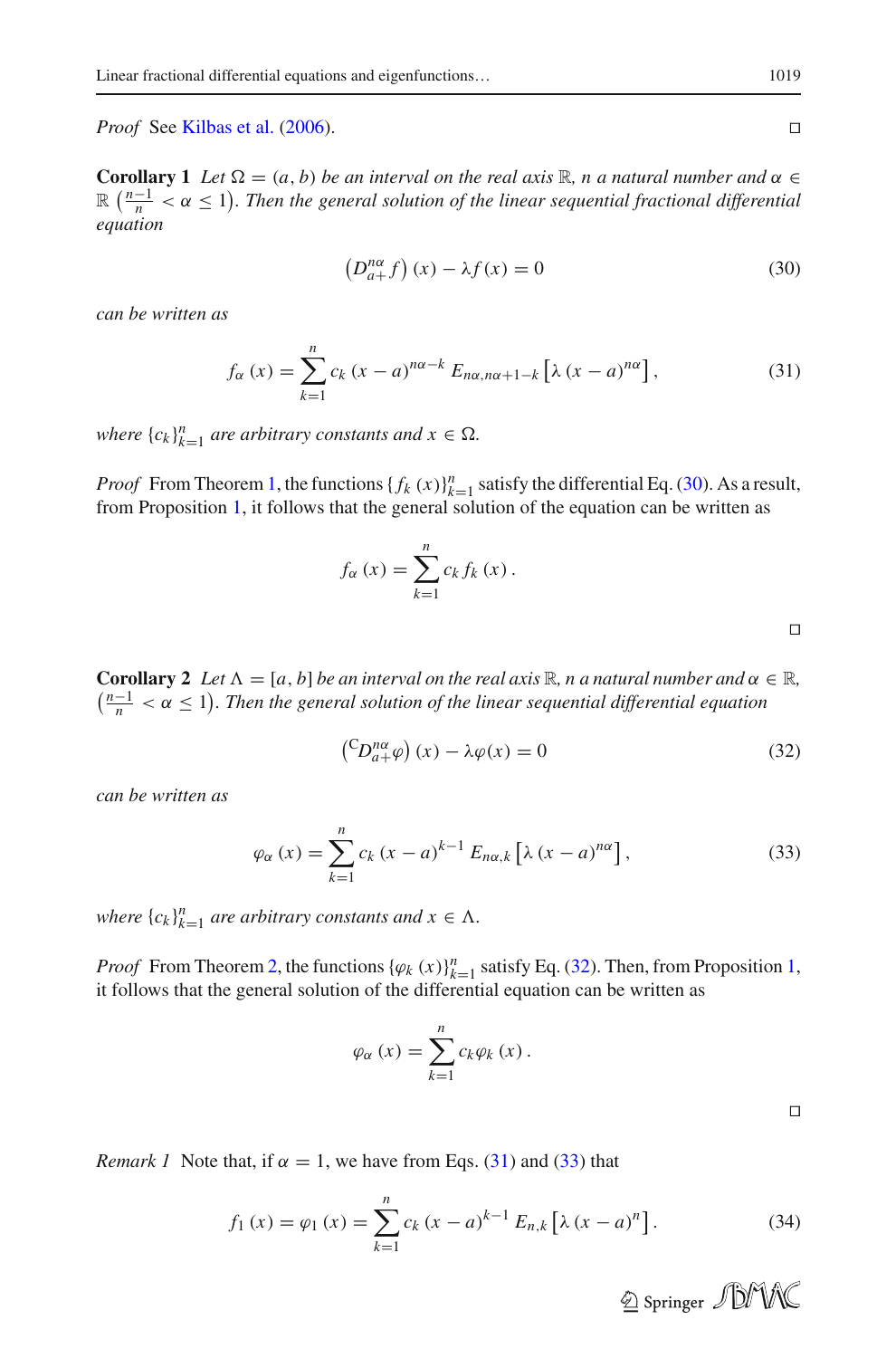# <span id="page-8-0"></span>**4 Differential equation**  $[\hat{\mathbf{L}}_{n\alpha}(f)](x)$

There are recent applications of FC in different fields of knowledge [\(Baleanu et al. 2010](#page-12-13); [Dalir and Bashour 2010;](#page-12-14) [Pfaffenzeller et al. 2011;](#page-13-26) [Rahimy 2010](#page-13-27); [Silva Costa et al. 2015](#page-13-28)) and several method[s](#page-13-29) [have](#page-13-29) [been](#page-13-29) [proposed](#page-13-29) [for](#page-13-29) [solving](#page-13-29) [fractional](#page-13-29) [differential](#page-13-29) [equations](#page-13-29) [\(](#page-13-29)Grigoletto and de Oliveira [2013](#page-13-29); [Elsaid 2010](#page-13-30); [Rajaramanr 2012;](#page-13-31) [de la Hoz and Vadillo 2016](#page-12-15)).

Kilbas et al. [\(2007](#page-13-21)) present the analytical solution of a class of linear sequential fractional differential equations. In this section, we present some examples of equations arising from Eqs. [\(30\)](#page-7-0) and [\(32\)](#page-7-1).

*Example 1* Let  $\Omega = (0, b)$  be an interval on the real axis R and  $\alpha \in \mathbb{R}$   $\left(\frac{2}{3} < \alpha \le 1\right)$ . Using Corollary [1,](#page-7-4) the solution of the fractional differential equation

$$
\left(D_{0+}^{3\alpha}f\right)(x) - f(x) = 0,\tag{35}
$$

can be written as

$$
f_{\alpha}(x) = c_1 x^{3\alpha - 1} E_{3\alpha, 3\alpha} (x^{3\alpha}) + c_2 x^{3\alpha - 2} E_{3\alpha, 3\alpha - 1} (x^{3\alpha}) + c_3 x^{3\alpha - 3} E_{3\alpha, 3\alpha - 2} (x^{3\alpha}),
$$
\n(36)

<span id="page-8-5"></span>where  ${c_k}_{k=1}^3$  are arbitrary constants and  $x \in \Omega$ .

*Example 2* Let  $\Lambda = [0, b]$  be an interval on the real axis  $\mathbb{R}, \alpha \in \mathbb{R}$   $(\frac{1}{2} < \alpha \le 1)$ , and  $\lambda \ne 0$ a real constant. From Corollary [2,](#page-7-5) the solution of the following homogeneous fractional Helmholtz equation in one variable, which represents a time-independent form of the wave equation,

$$
\left(D_{0+}^{2\alpha}\varphi\right)(x) + \lambda^2\varphi(x) = 0,\tag{37}
$$

<span id="page-8-4"></span>can be written as

<span id="page-8-1"></span>
$$
\varphi_{\alpha}(x) = c_1 x^{2\alpha - 1} E_{2\alpha, 2\alpha} \left( -\lambda^2 x^{2\alpha} \right) + c_2 x^{2\alpha - 2} E_{2\alpha, 2\alpha - 1} \left( -\lambda^2 x^{2\alpha} \right), \tag{38}
$$

where  $c_1$  and  $c_2$  are arbitrary constants.

From [Grigoletto](#page-13-24) [\(2014\)](#page-13-24), we know that

$$
E_2(z) = \cosh(\sqrt{z})
$$
 and  $E_{2,2}(z) = \frac{\sinh\sqrt{z}}{\sqrt{z}}$ .

<span id="page-8-2"></span>Thus,

$$
E_2\left(-\lambda^2 x^2\right) = \cosh\left(i\left|\lambda\right|x\right) = \cos\left(\left|\lambda\right|x\right),\tag{39}
$$

<span id="page-8-3"></span>and

$$
E_{2,2}\left(-\lambda^2 x^2\right) = \frac{\sinh\left(i\left|\lambda\right|x\right)}{i\left|\lambda\right|x} = \frac{\sin\left(\left|\lambda\right|x\right)}{\left|\lambda\right|x}.\tag{40}
$$

If  $\alpha = 1$  in Eq. [\(37\)](#page-8-1), using Eqs. [\(39\)](#page-8-2) and [\(40\)](#page-8-3) in Eq. [\(38\)](#page-8-4), we obtain a particular solution for the Helmholtz equation,

$$
\Delta \varphi + \lambda^2 \varphi = 0,\tag{41}
$$

namely

2 Springer JDMAC

$$
\varphi_1(x) = c_1 \cos(|\lambda| x) + c_2 \frac{\sin(|\lambda| x)}{|\lambda|},\tag{42}
$$

where  ${c_k}_{k=1}^2$  are arbitrary constants and  $x \in \Lambda$ .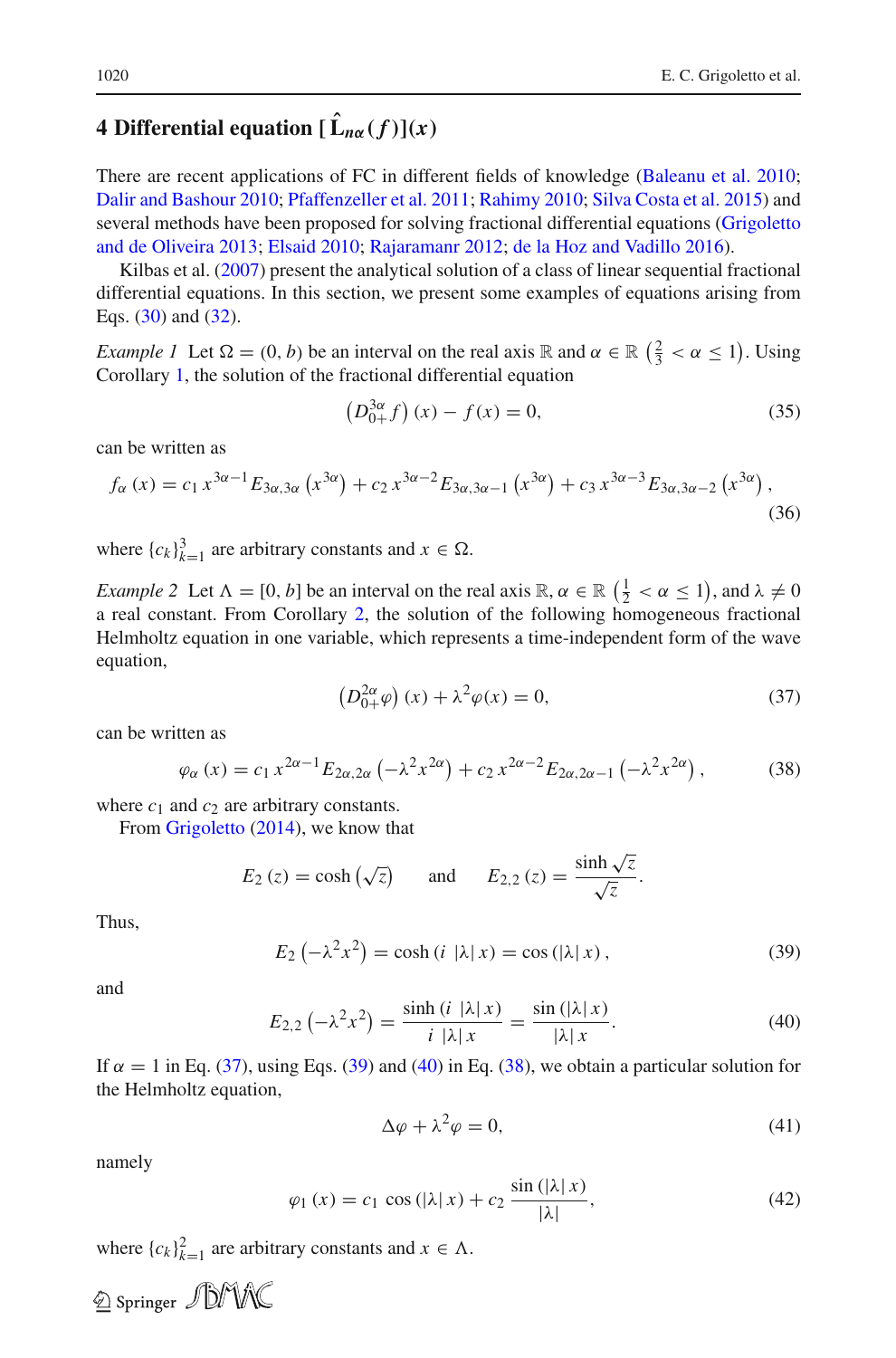

<span id="page-9-0"></span>Fig. 1 Graphic for  $\varphi_{\alpha}(x) = x^{2\alpha - 1} E_{2\alpha, 2\alpha} \left( -4x^{2\alpha} \right) + x^{2\alpha - 2} E_{2\alpha, 2\alpha - 1} \left( -4x^{2\alpha} \right)$  with  $\frac{1}{2} < \alpha \le 1$ 



<span id="page-9-1"></span>**Fig. 2** Curves for  $\varphi_1(x)$ ,  $\varphi_{0.9}(x)$  and  $\varphi_{0.6}(x)$  when  $x \in [0, 10]$ 

The graphic of the solution given in Eq. [\(38\)](#page-8-4) for different values of  $\alpha$   $(\frac{1}{2} < \alpha \le 1)$  when  $c_1 = c_2 = 1$  and  $\lambda = 2$  is shown in Fig. [1.](#page-9-0) In Fig. [2,](#page-9-1) we plot the cases  $\alpha = 1$ ,  $\alpha = 0.9$  and  $\alpha = 0.6$ .

*Example 3* Let  $u \equiv u(x, y, t)$  be a function defined on a space-time domain  $(x, y, t) \in \Omega \times I$ , where  $\Omega \subseteq \mathbb{R}^2$ ,  $I = [0, T]$  is an interval on the real axis  $\mathbb{R}$  and  $\alpha \in \mathbb{R}$   $(\frac{1}{2} < \alpha \le 1)$ . Consider the initial value problem associated with the two-dimensional fractional wave differential equation

$$
\begin{cases}\n\text{C}D_{0+}^{2\alpha}u = \Delta u & \text{in } (x, y, t) \in \Omega \times I, \\
u(x, y, 0) = \sin(x)\sin(y) & \text{in } (x, y) \in \overline{\Omega}, \\
u_t(x, y, 0) = 3\sin(x)\sin(y) & \text{in } (x, y) \in \overline{\Omega}.\n\end{cases}
$$
\n(43)

<span id="page-9-2"></span>Let  $u(x, y, t) = \psi(x, y) \phi(t)$ , we then have

$$
\frac{C D_{0+}^{2\alpha} \phi(t)}{\phi(t)} = \frac{\Delta \psi(x, y)}{\psi(x, y)} = -\lambda^2.
$$
\n(44)

<sup>2</sup> Springer JDMC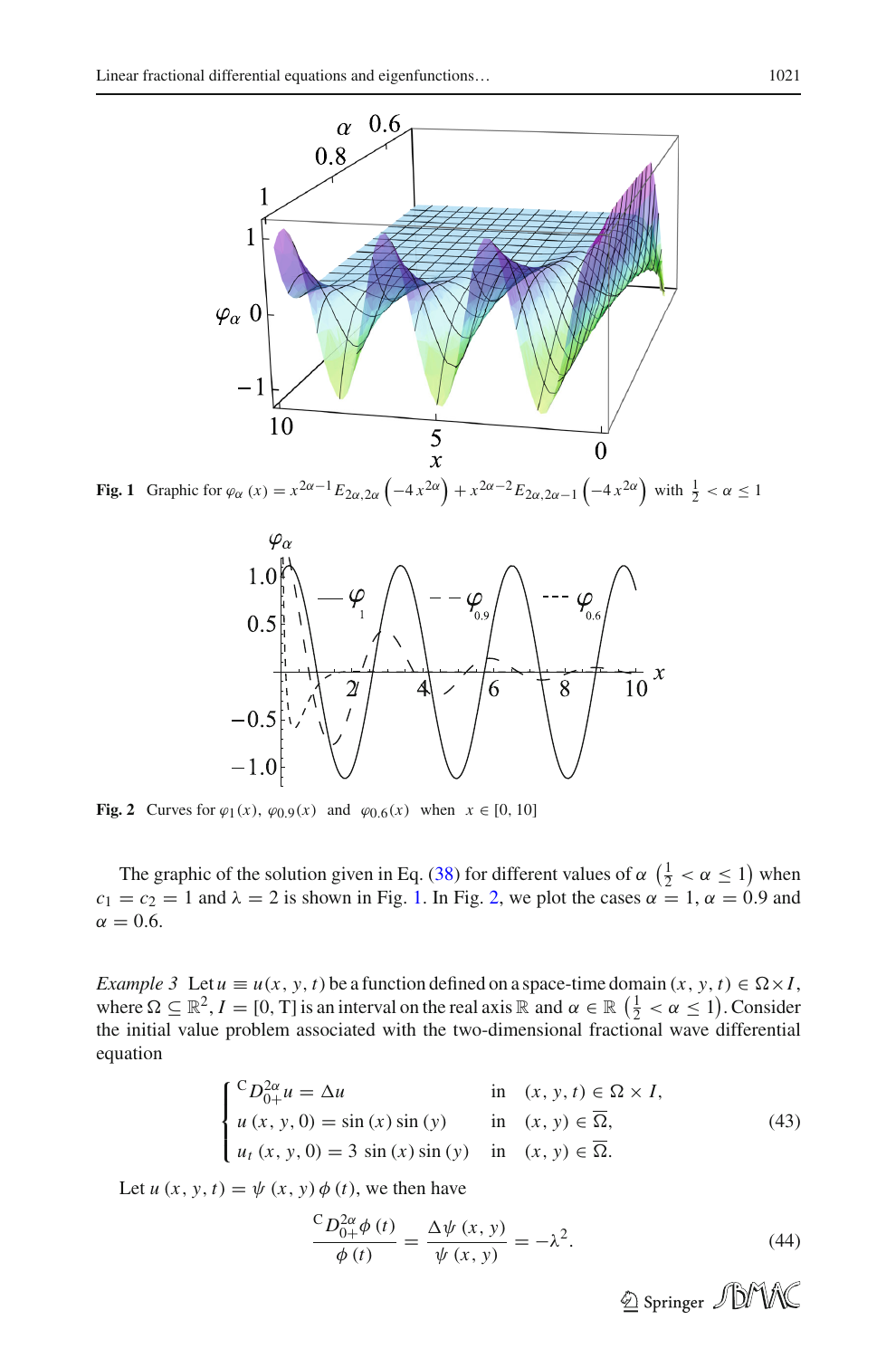From Eq. [\(44\)](#page-9-2), we have

$$
{}^{C}D_{0+}^{2\alpha}\phi(t) = -\lambda^2\phi(t). \tag{45}
$$

<span id="page-10-2"></span>Now, using equation [\(38\)](#page-8-4) in Example [2,](#page-8-5) we obtain the solution of Eq. [\(45\)](#page-10-1),

<span id="page-10-1"></span>
$$
\phi(t) = c_1 \cos \left( |\lambda| t^{\alpha} \right) + c_2 t E_{2\alpha,2} \left( -\lambda^2 t^{2\alpha} \right),\tag{46}
$$

where  $c_1$  and  $c_2$  are arbitrary constants.

From Eq. [\(46\)](#page-10-2) it follows that  $\phi$  (0) = *c*<sub>1</sub>; as a result, using the initial condition *u* (*x*, *y*, 0) =  $sin(x) sin(y)$ , we may write

$$
\psi(x, y) = \frac{1}{\phi(0)} \sin(x) \sin(y) = \frac{1}{c_1} \sin(x) \sin(y).
$$
 (47)

Thus,  $\Delta \psi$  (*x*, *y*) =  $-2\psi$  (*x*, *y*), and using this result in the equation

$$
\frac{\Delta \psi(x, y)}{\psi(x, y)} = -\lambda^2,
$$

we have that  $\lambda = \pm \sqrt{2}$ .

So, the solution  $u(x, y, t)$  can be written as

$$
u(x, y, t) = \sin(x)\sin(y)\left[\cos\left(\sqrt{2}\,t^{\alpha}\right) + c\,t\,E_{2\alpha,2}\left(-2\,t^{2\alpha}\right)\right],\tag{48}
$$

<span id="page-10-3"></span>where *c* is a real constant. Taking the derivative of *u* with respect to *t* in Eq. [\(48\)](#page-10-3), and using the initial condition  $u_t$  (*x*, *y*, 0) = 3 sin (*x*) sin (*y*), we have that  $c = 3$ , since  $E_{2\alpha,2}$  (0) = 1.

As a result, the general solution of the two-dimensional wave fractional differential equation with the mentioned initial conditions is given by

$$
u(x, y, t) = \sin(x)\sin(y)\left[\cos\left(\sqrt{2}\,t^{\alpha}\right) + 3t\,E_{2\alpha,2}\left(-2\,t^{2\alpha}\right)\right],\tag{49}
$$

provided that  $(x, y, t) \in \Omega \times I$ .

## <span id="page-10-0"></span>**5 Exponential function and the Mittag-Leffler functions**

As a consequence of our previous results, we present now a particular sum involving the Mittag-Leffler functions.

Starting from the theorems and corollaries presented in the third section, we use the solution of a particular differential equation to express the exponential function in terms of Mittag-Leffler functions.

If  $\alpha = 1 = \lambda$ , the linear sequential fractional differential equations presented in Corollaries [1](#page-7-4) and [2](#page-7-5) become the ordinary differential equation

$$
y^{(n)}(x) - y(x) = 0,
$$
\n(50)

<span id="page-10-5"></span><span id="page-10-4"></span>whose general solution when  $c_k = 1$ , for  $k = 1, 2, ..., n$ , can be written as

$$
y_n(x) = \sum_{k=1}^n x^{k-1} E_{n,k}(x^n),
$$
\n(51)

with  $x \in \Omega$ .

The function  $y(x) = e^x$  also satisfies Eq. [\(50\)](#page-10-4), a fact that leads us to analyze the similarity between the exponential function and the function in Eq. [\(51\)](#page-10-5). Indeed, we have the following result:

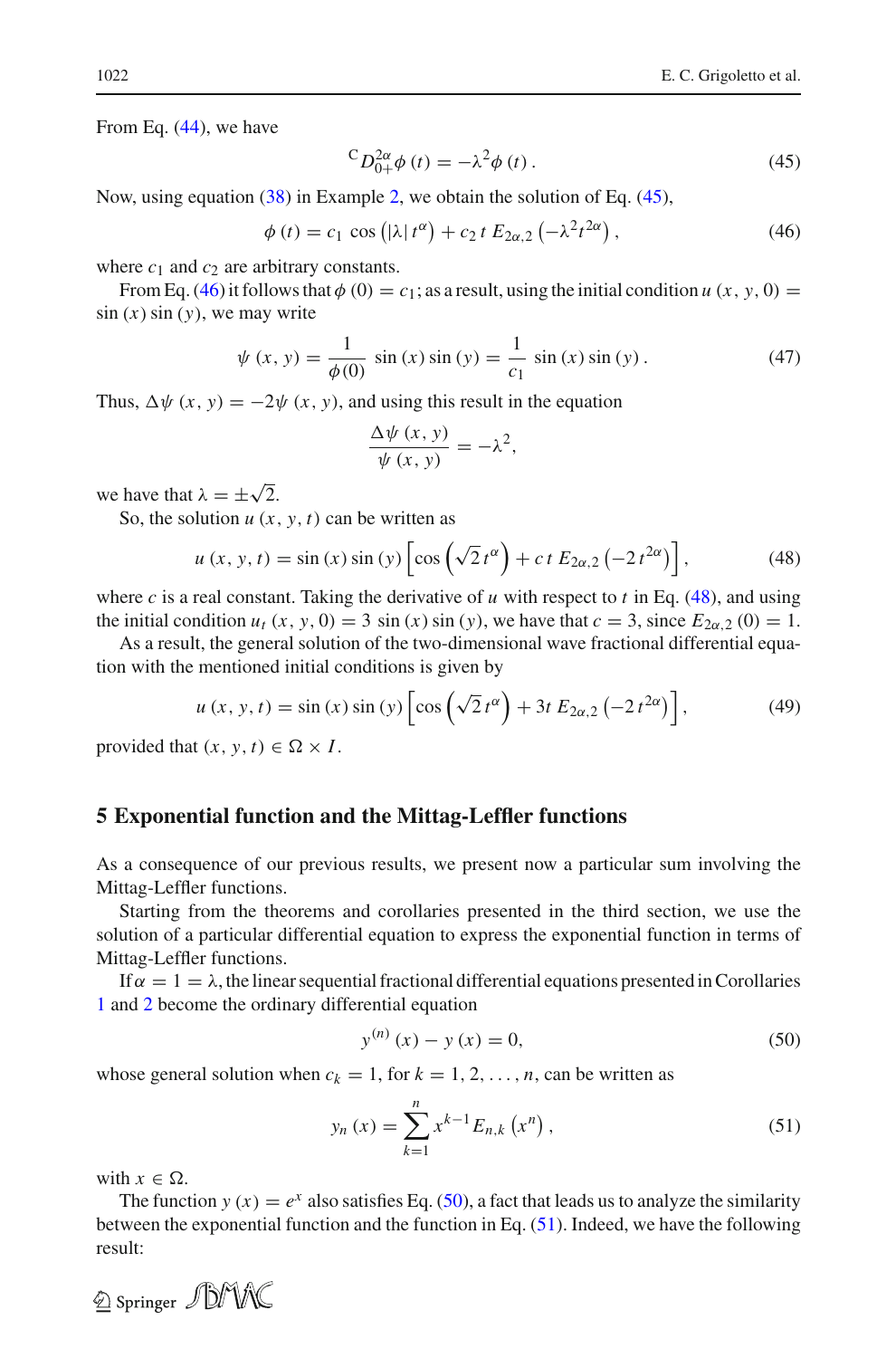**Proposition 2** *Let*  $\Omega = (0, b)$  *be an interval on the real axis*  $\mathbb R$  *and n a natural number. Then the function*

$$
\phi_n(x) = \sum_{k=1}^n x^{k-1} E_{n,k}(x^n),
$$

*defined for*  $x \in \Omega$ *, satisfies the equation* 

$$
\phi_n(x) = e^x,\tag{52}
$$

*for any fixed natural number n. In particular,*

$$
\sum_{k=1}^{\infty} x^{k-1} E_{n,k} (x^n) = e^x.
$$
 (53)

*Proof* It is known that

$$
\phi_n(x) = \sum_{k=1}^n x^{k-1} E_{n,k}(x^n)
$$
  
=  $E_{n,1}(x^n) + x E_{n,2}(x^n) + x^2 E_{n,3}(x^n) + \dots + x^{n-1} E_{n,n}(x^n)$ . (54)

Writing each series for the Mittag-Leffler functions as in Eq. [\(9\)](#page-3-2) we obtain

$$
\phi_n(x) = \sum_{j=0}^{\infty} \frac{x^{nj}}{\Gamma(nj+1)} + \sum_{j=0}^{\infty} \frac{x^{nj+1}}{\Gamma(nj+2)} + \dots + \sum_{j=0}^{\infty} \frac{x^{nj+n-1}}{\Gamma(nj+n)},
$$
(55)

that is,

$$
\phi_n(x) = \underbrace{\left(1 + \frac{x^n}{\Gamma(n+1)} + \frac{x^{2n}}{\Gamma(2n+1)} + \cdots \right)}_{\sum_{j=0}^{\infty} \frac{x^{nj}}{\Gamma(nj+1)}} + \underbrace{\left(\frac{x}{\Gamma(2)} + \frac{x^{n+1}}{\Gamma(n+2)} + \frac{x^{2n+1}}{\Gamma(2n+2)} + \cdots \right)}_{\sum_{j=0}^{\infty} \frac{x^{nj+1}}{\Gamma(nj+2)}} + \cdots + \underbrace{\left(\frac{x^{n-1}}{\Gamma(n)} + \frac{x^{2n-1}}{\Gamma(2n)} + \frac{x^{3n-1}}{\Gamma(3n)} + \cdots \right)}_{\sum_{j=0}^{\infty} \frac{x^{nj+n-1}}{\Gamma(nj+n)}}.
$$

Reorganizing the series terms we may write

$$
\phi_n(x) = 1 + \frac{x}{\Gamma(2)} + \dots + \frac{x^{n-1}}{\Gamma(n)} + \frac{x^n}{\Gamma(n+1)} + \frac{x^{n+1}}{\Gamma(n+2)} + \dots = \sum_{j=0}^{\infty} \frac{x^j}{j!} = e^x,
$$

where  $\Gamma(j + 1) = j!$ . Thus, we have shown that

 $\circledcirc$  Springer  $\mathcal{D}$ MK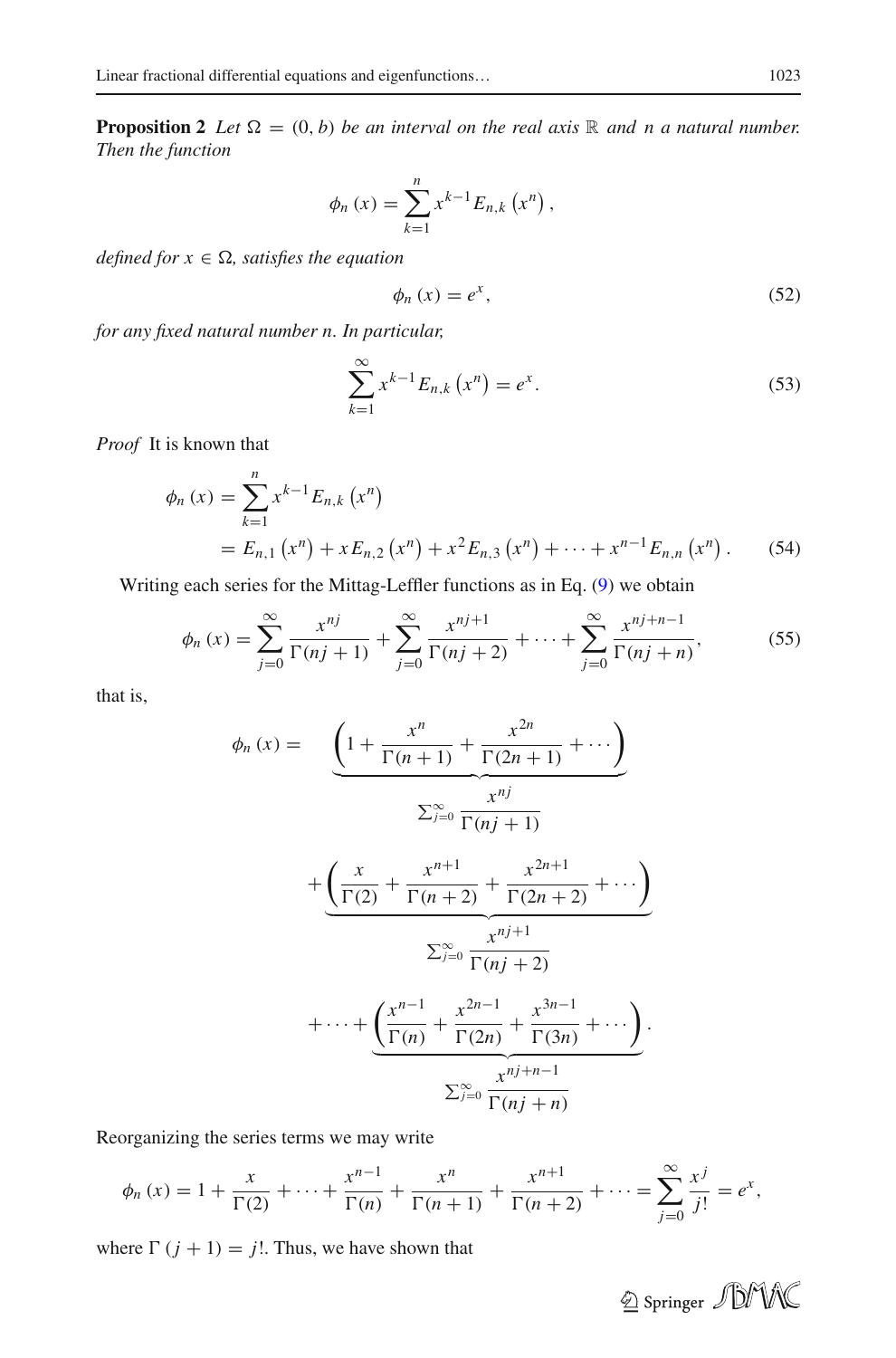$$
\sum_{k=1}^{n} x^{k-1} E_{n,k} (x^n) = e^x,
$$
\n(56)

<span id="page-12-16"></span>for any fixed natural number *n*. We may also recover the result of equation [\(56\)](#page-12-16) through the inverse Laplace transform.  $\Box$ 

### <span id="page-12-11"></span>**6 Concluding remarks**

This work presents the so-called eigenfunctions associated with the Riemann–Liouville and Caputo fractional differential operators, considering the parameter  $n\alpha$  with  $n$  a natural number and  $\alpha$  in a limited interval that depends on *n*. In both cases, the eigenfunctions were obtained in terms of the two-parameter Mittag-Leffler functions. Besides, the analytical solution of a particular homogeneous linear sequential fractional differential equations of the kind  $[\hat{L}_{n\alpha}(f)](x)$  was obtained through the eigenfunctions found in Theorems [1](#page-4-5) and [2.](#page-5-2)

Examples of applications were discussed; in particular, the fractional differential equation associated with the two-dimensional wave equation was solved. As another application, a new expression involving the exponential function and the Mittag-Leffler functions was demonstrated.

**Acknowledgements** We are indebted to Dr. J. Emílio Maiorino for useful and fruitful discussions. We are grateful to the referees for a number of helpful suggestions that improved the manuscript. We also thank CNPq (455920/2014-1).

### **References**

- <span id="page-12-1"></span>Arafa AAM, Hanafy IM, Gouda MI (2016) Stability analysis of fractional order HIV infection of  $+T$  cells with numerical solutions. J Fract Calc Appl 7(1):36–45
- <span id="page-12-5"></span>Arafa AAM, Rida SZ, Khalil M (2012) Fractional modeling dynamics of HIV and CD4+ T-cells during primary infection. Nonlinear Biomed Phys 6(1):1–7
- <span id="page-12-0"></span>Bagley RL, Torvik PJ (1983) A theoretical basis for the application of fractional calculus to viscoelasticity. J Rheol 27:201–210
- <span id="page-12-13"></span>Baleanu D, Güvenc ZB, Tenreiro Machado JA (2010) New trends in nanotechnology and fractional calculus applications. Springer, Dordrecht
- <span id="page-12-10"></span>Bonilla B, Rivero M, Trujillo JJ (2005) Theory of sequential linear differential equations. Application. Preprint, Departamento de Analysis Mathematico, Universidad de La Laguna
- <span id="page-12-4"></span>Camargo RF, de Oliveira EC (2015) Fractional calculus (in Portuguese). Editora Livraria da Física, São Paulo Camargo RF, Chiacchio AO, de Oliveira EC (2008) Differentiation to fractional orders and the fractional
- <span id="page-12-7"></span><span id="page-12-6"></span>telegraph equation. J Math Phys 49:033505 Camargo RF, Chiacchio AO, de Oliveira EC (2009) Solution of the fractional Langevin equation and the Mittag-Leffler functions. J Math Phys 50:063507
- <span id="page-12-8"></span>Camargo RF, de Oliveira EC, Vaz J Jr (2009) On anomalous diffusion and the fractional generalized Langevin equation for a harmonic oscillator. J Math Phys 50:123518
- <span id="page-12-2"></span>Camargo RF, Charnet R, Charnet R, de Oliveira EC (2009) On some fractional Green's functions. J Math Phys 50(043514):1–12
- <span id="page-12-3"></span>Camargo RF, de Oliveira EC, Vaz J Jr (2012) On the generalized Mittag-Leffler function and its application in a fractional telegraph equation. Math Phys Anal Geom 15(1):1–16
- Dalir M, Bashour M (2010) Applications of fractional calculus. Appl Math Sci 4(21):1021–1032
- <span id="page-12-14"></span><span id="page-12-12"></span><span id="page-12-9"></span>de Oliveira EC (2005) Special functions and applications (in Portuguese). Editora Livraria da Física, São Paulo de Oliveira EC, Tenreiro Machado JA (2014) A review of definitions for fractional derivatives and integrals. Math Prob Eng 2014:1–6, Article ID 238459
- de la Hoz F, Vadillo F (2016) Numerical simulations of time-dependent partial differential equations. J Comput Appl Math 295:175–184

<span id="page-12-15"></span>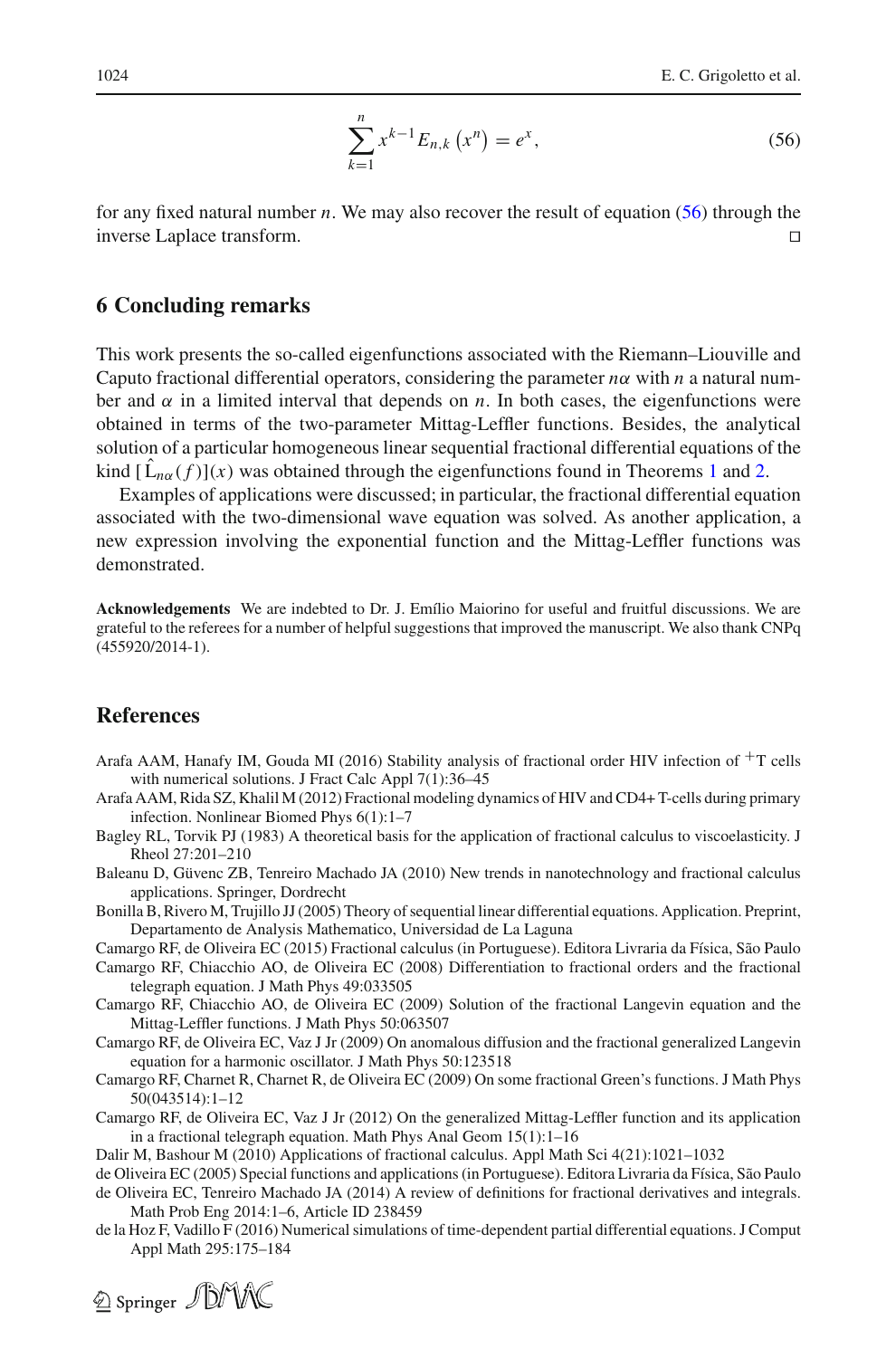- <span id="page-13-0"></span>Debnath L (2003) Recent applications of fractional calculus to science and engineering. Int J Math Math Sci 54:3413–3442
- <span id="page-13-6"></span>Diethelm K, Ford NJ, Freed AD, Luchko Yu (2005) Algorithms for the fractional calculus: a selection of numerical methods. Comput Methods Appl Mech Eng 194:743–773
- <span id="page-13-19"></span>Dzherbashyan MM, Nersesyan AB (1968) Fractional derivatives and the Cauchy problem for differential equations of fractional order. Izv Akad Nauk Armajan SSR Ser Mater 3(1):3–29
- <span id="page-13-30"></span>Elsaid A (2010) The variational iteration method for solving Riesz fractional partial differential equations. Compt Math Appl 60:1940–1947
- <span id="page-13-7"></span>Elsadany AA, Matouk AE (2014) Dynamical behaviors of fractional-order Lotka–Volterra predator prey model and its discretization. J Appl Math Comput 49(1):269–283
- <span id="page-13-10"></span>El-Sayed AMA, El-Mesiry AEM, El-Saka HAA (2007) On the fractional-order logistic equation. Appl Math Lett 20:817–823
- <span id="page-13-9"></span>El-Sayed AMA, Rida SZ, Arafa AAM (2009) On the solutions of time-fractional bacterial chemotaxis in a diffusion gradient chamber. Int J Nonlinear Sci 7:485–492
- <span id="page-13-24"></span>Grigoletto EC (2014) Fractional differential equations and the Mittag-Leffler functions (in Portuguese). Doctoral Thesis, Imecc-Unicamp, Campinas
- <span id="page-13-29"></span>Grigoletto EC, de Oliveira EC (2013) Fractional versions of the fundamental theorem of calculus. Appl Math 4:23–33
- <span id="page-13-11"></span>Gutierrez RE, Rosario JM, Tenreiro Machado JA (2010) Fractional order calculus: basic concepts and engineering applications. Math Prob Eng 375858:19
- <span id="page-13-16"></span>Hilfer R (2000) Applications of fractional calculus in physics, 128th edn. World Scientific, Singapore
- <span id="page-13-17"></span>Khalil R, Al Horani M, Yousef A, Sababheh M (2014) A new definition of fractional derivative. J Comput Appl Math 264:65–70
- <span id="page-13-20"></span>Kilbas AA, Srivastava HM, Trujillo JJ (2006) Theory and applications of fractional differential equations. Elsevier, Amsterdam
- <span id="page-13-21"></span>Kilbas AA, Rivero M, Rodríguez-Germá L, Trujillo JJ (2007)  $\alpha$ -Analytic solutions of some linear fractional differential equations with variable coefficients. Appl Math Comput 187:239–249
- <span id="page-13-18"></span>Kolwankar KM, Gangal AD (1996) Fractional differentiability of nowhere differentiable functions and dimensions. Chaos 6:505
- <span id="page-13-1"></span>Mainardi F (2009) Fractional calculus and waves in linear viscoelasticity. Imperial College Press, London
- <span id="page-13-13"></span>Matignon D (1996) Stability results for fractional differential equations with applications to control processing. In: Proceedings of IMACS-SMC, vol 7. Lille, pp 963–968
- <span id="page-13-25"></span>Mittag-Leffler GM (1903) Sur la nouvelle fonction *E*α(*z*). CR Acad Sci Paris 137:554–558
- <span id="page-13-14"></span>Matouk AE (2010) Dynamical behaviors, linear feedback control and synchronization of the fractional order Liu system. J Nonlinear Syst Appl 1(3):135–140
- <span id="page-13-15"></span>Matouk AE (2015) Chaos synchronization of a fractional-order modified Van der Pol-Duffing system via new linear control, backstepping control and Takagi Sugeno fuzzy approaches. Complexity. doi[:10.1002/cplx.](http://dx.doi.org/10.1002/cplx.21719) [21719](http://dx.doi.org/10.1002/cplx.21719)
- <span id="page-13-8"></span>Matouk AE, Elsadany AA, Ahmed E, Agiza HN (2015) Dynamical behavior of fractional-order Hastings– Powell food chain model and its discretization. Commun Nonlinear Sci Numer Simul 27:153–167
- <span id="page-13-22"></span>Miller KS, Ross B (1993) An introduction to the fractional calculus and fractional differential equations. Wiley, New York
- <span id="page-13-2"></span>Ortigueira MD, Tenreiro Machado JA (2015) What is a fractional derivative? J Comput Phys 293:4–13
- <span id="page-13-3"></span>Podlubny I (1999) Fractional differential equations. Academic Press, San Diego
- <span id="page-13-5"></span>Podlubny I (2002) Geometric and physical interpretation of fractional integration and fractional differentiation. Fract Calc Appl Anal 5:367–386
- <span id="page-13-26"></span>Pfaffenzeller RA, Lenzi MK, Lenzi EK (2011) Modeling of granular material mixing using fractional calculus. Int Rev Chem Eng 3(6):818–821
- <span id="page-13-27"></span>Rahimy M (2010) Applications of fractional differential equations. Appl Math Sci 4:2453–2461
- <span id="page-13-31"></span>Rajaramanr R (2012) Analytical solutions for the different forms of telegraph equations by homotopy analysis method. Glob J Sci Front Res 12(5):7–12
- <span id="page-13-23"></span>Rida SZ, Arafa AAM (2011) New method for solving linear fractional differential equations. Int J Differ Equ 2011:1–8, Article ID 814132
- <span id="page-13-12"></span>Sabatier J, Argrawal OP, Tenreiro Machado JA (2007) Advances in fractional calculus: theoretical developments and applications in physics and engineering. Springer, New York
- <span id="page-13-28"></span>Silva Costa F, Grigoletto EC, Vaz J Jr., de Oliveira EC (2015) Slowing-down of neutrons: a fractional model. Commun Appl Ind Math 6(2). doi[:10.1685/journal.caim.538](http://dx.doi.org/10.1685/journal.caim.538)
- <span id="page-13-4"></span>Soubhia AL, Camargo RF, de Oliveira EC, Vaz J Jr (2010) Theorem for series in three-parameter Mittag-Leffler function. Fract Calc Appl Anal 13:9–20